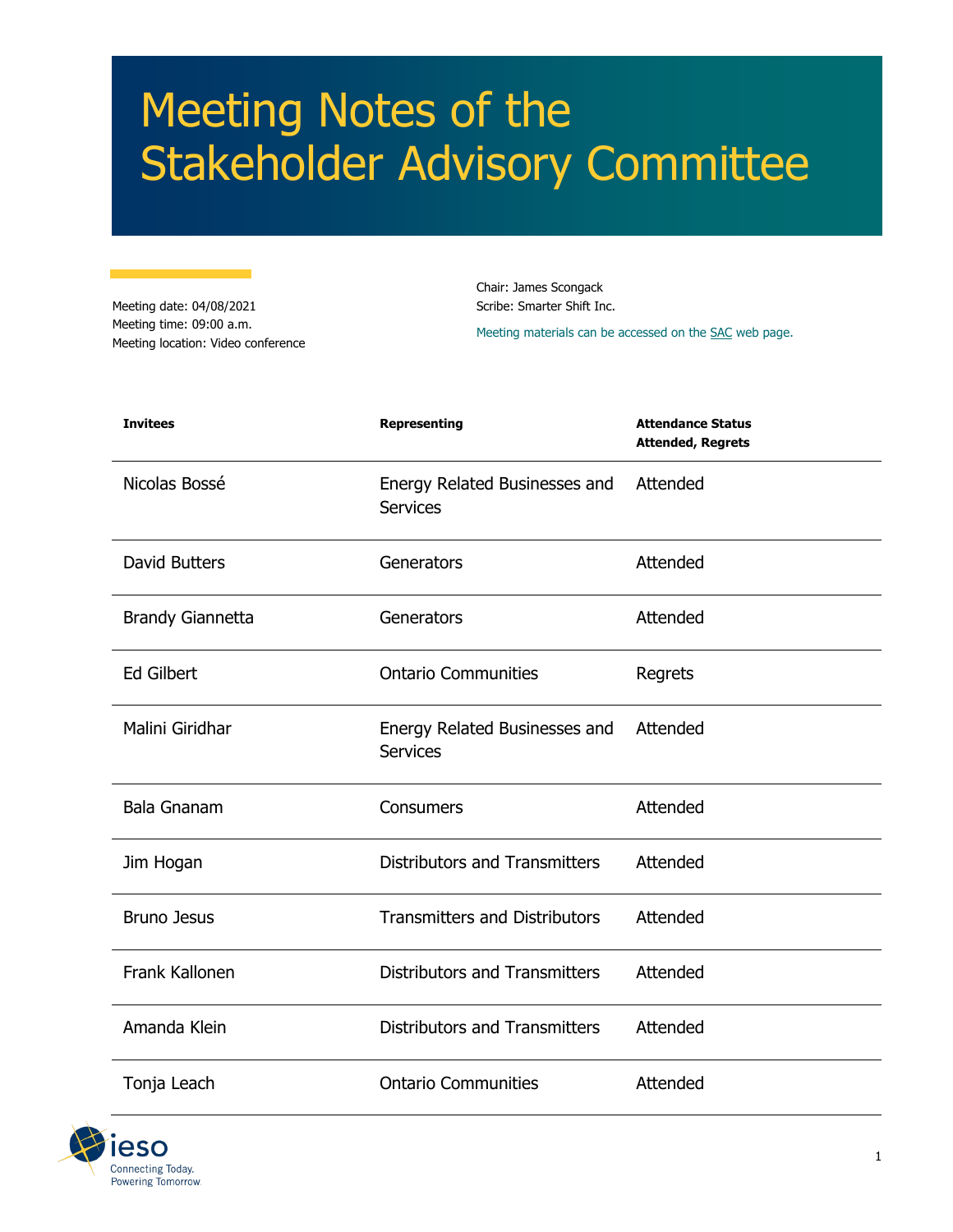| <b>Invitees</b>        | Representing                                     | <b>Attendance Status</b><br><b>Attended, Regrets</b> |
|------------------------|--------------------------------------------------|------------------------------------------------------|
| Paul Norris            | Generators                                       | Attended                                             |
| Mark Passi             | Generators                                       | Attended                                             |
| James Scongack         | Chair - Generators                               | Attended                                             |
| Annette Verschuren     | Energy Related Businesses and<br><b>Services</b> | Attended                                             |
| Agnieszka Wloch        | Consumers                                        | Attended                                             |
| <b>IESO Presenters</b> |                                                  |                                                      |
| Barbara Anderson       |                                                  |                                                      |
| Lesley Gallinger       |                                                  |                                                      |
| Sorana Ionescu         |                                                  |                                                      |
| Leonard Kula           |                                                  |                                                      |
| William Lu             |                                                  |                                                      |
| Alex Foord             |                                                  |                                                      |
| <b>Ahmed Maria</b>     |                                                  |                                                      |
| Candice Trickey        |                                                  |                                                      |

# Agenda Item 1. Welcome Remarks

Mr. James Scongack welcomed everyone to the virtual meeting and said he is optimistic that the meeting will soon be held again in person. He acknowledged that Ontario is made up of the traditional territories of the Anishinabek, Huron, Wendat, and Haudenosaunee peoples, as well as the Algonquin, Cree, Ojibway, and Metis peoples.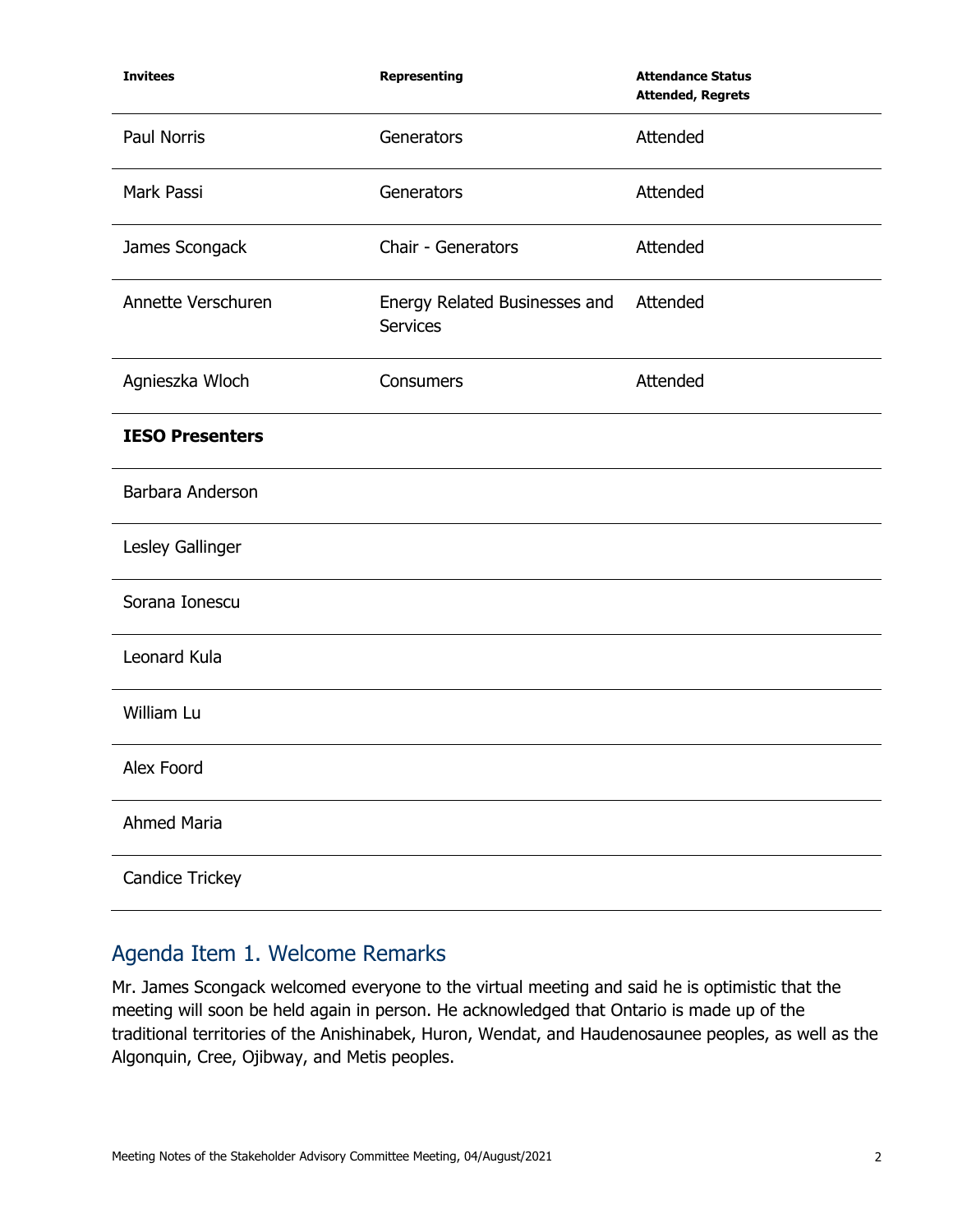Mr. Scongack thanked Jordan Penic, Agatha Pyrka, and Candice Trickey for organizing the meeting and for providing excellent overview materials.

He welcomed new SAC members and the new president and CEO of the IESO, Lesley Gallinger. He thanked the IESO executive and board members for attending today's meeting.

## Agenda Item 2. IESO Business Update

Candice Trickey, IESO, announced two new IESO board members: Lisa Pearson and Peter McMullen.

Ms. Trickey provided the following business updates.

It is the 10-year anniversary of the Save on Energy program that has resulted in 16 TWh of energy savings from over 80 million energy-efficiency activities. The Interim Framework Program achieved 110% of targeted energy savings and 94% of targeted demand savings. Energy efficiency will continue to play an important role as the province moves away from surplus to need.

The 2021-2024 CDM Framework was launched January 4, 2021. Its projected savings and budget are on track.

The 2020-2021 revenue requirement submissions were filed with the OEB at the end of May. The submission for 2020 was \$188.6 million; for 2021 it was \$191.8 million. The budget was reduced in 2020 due to the impacts of Covid. The business plan supporting the submissions is posted.

Engagement activity updates are posted monthly. The Summit Lite engagement held approximately a month ago was attended by more than 500 people. There was discussion around enabling resources, the distributed energy resources (DER) roadmap, and hybrid storage-generation. The IESO and OEB will co-host engagement activities to increase DER integration and will launch a targeted joint call for proposals through the IESO's Grid Innovation Fund and the OEB's Innovation Sandbox. Good feedback has been received with respect to enabling resources.

The first Annual Acquisition Report was published July 19. It outlines next steps to address the steps identified in the Annual Planning Outlook, including competitive approaches and planned procurements. Stakeholder engagements will begin this month in an effort to provide better understanding of eligibility requirements.

An engagement session examining the scope of gas phaseout was attended by more than 400 people. It garnered nearly 200 submissions, and hundreds of questions. The IESO will post its responses. An assessment report will be published in the fall and another engagement session is forthcoming.

An engagement was launched to look at developing an Industrial Energy Efficiency Program. It will help to finalize the design of a new First Nations Community Building Retrofit Program.

The IESO was tasked by the Ministry of Energy (MOE) to develop a process to assess unsolicited energy project proposals in an effort to reduce costs. Two such proposals from Oneida and Calstock will have expected capacity in the Annual Acquisition Report. A Lake Erie connector project has been mentioned in the report, but has no expected capacity at this time.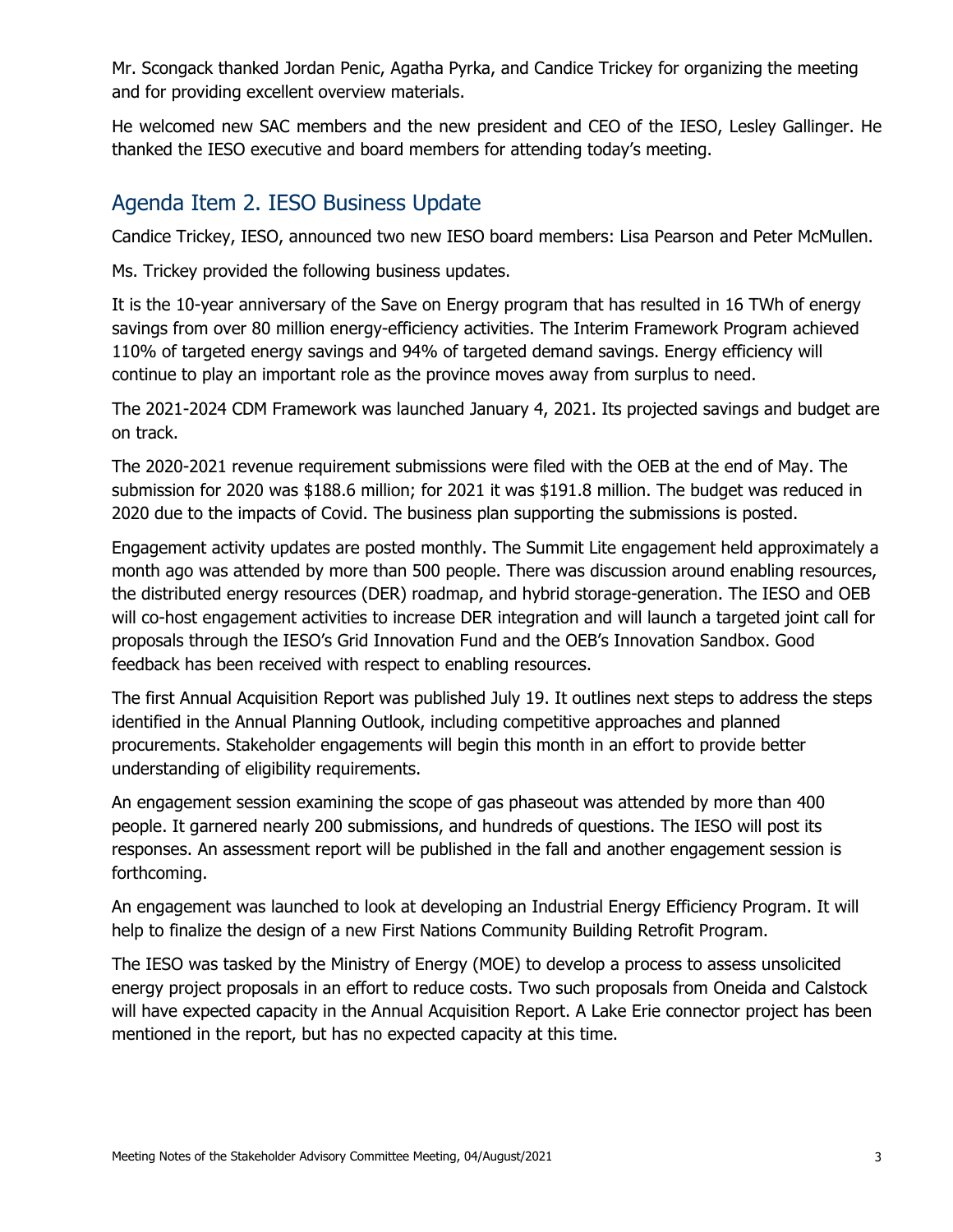#### **Summer Operations Update**

Leonard Kula, IESO, said summer operations were relatively uneventful. Expected peaks were 22,500 MW of demand under normal weather conditions and 24,700 MW under extreme conditions. As of the end of June 22, 200 MW of demand were seen, which is just below the expected peak under normal conditions.

Energy consumption held steady and was comparable to pre-Covid levels.

The Industrial Conservation Initiative was restored this summer. On expected peak days, demand reductions between 700 MW to 1300 MW have been seen, consistent with previous years.

On the supply side, southern and northeastern Ontario have had more rain this summer than usual. The IESO has been monitoring energy levels in the hydroelectric facilities.

Ontario has 18 nuclear generating units. Three are on planned outage; two are planned for long-term refurbishment. The Capacity Auction in December acquired just under 1000 MW of capacity for the summer.

There were a few hot spells of short duration this summer, on the order of about three days. Three extreme condition alerts and one energy emergency alert were issued, which is normal. Northwestern Ontario forest fires have taken out transmission circuits, but impact has been limited. On July 15, a tornado that hit Barrie did not cause transmission damage. Extreme rain in the Niagara Falls region in July caused a loss of 500 MW and the intertie circuits were managed effectively.

The Canadian Nuclear Safety Commission (CNSC) recently issued orders requiring Ontario Power Generation (OPG) and Bruce Power to get CNSC approval to restart should their units shut down and cool down. These orders came as a result of testing that revealed higher-than-anticipated hydrogen readings in some pressure tubes. There were no safety concerns or impacts on reliability.

The IESO has operated with split operations for the past 17 months due to Covid. As of three weeks ago, everyone is working out of the same control room. IESO offices are now open to employees on a voluntary basis, up to a maximum of 50% capacity.

## **Comments**

Nicolas Bossé asked for the rationale behind the Lake Erie connector. Mr. Kula said the project offers significant cost benefits. In terms of revenue stream, potential price arbitrage between Ontario prices and Pennsylvania, Jersey, Maryland Power Pool (PJM) prices could drive a set of congestion rents reflecting the value of the upload differences in prices, and this would accrue to Ontarians. There is also a potential for lower costs through increased competition.

Paul Grod asked about the next steps for the Annual Acquisition Report (AAR). He expressed concern with initiatives that have been proposed, such as a resource deliverable unforced capacity (UCAP) into the capacity auction. He asked whether the IESO is moving away from market mechanisms for procurement. Ms. Trickey said that, like the Annual Planning Outlook (APO), the AAR provides insight to stakeholders at a point in time, and stakeholder engagement will continue within a variety of forums. Discussions are ongoing regarding the Resource Acquisition Framework that outlines the capacity auction, mid-term RFP, and long-term RFP. Mr. Grod asked if public consultation would focus on specific components of the AAR, such as UCAP. Ms. Trickey said these consultations will take place in different forums, and as this process evolves individual consultations will take place.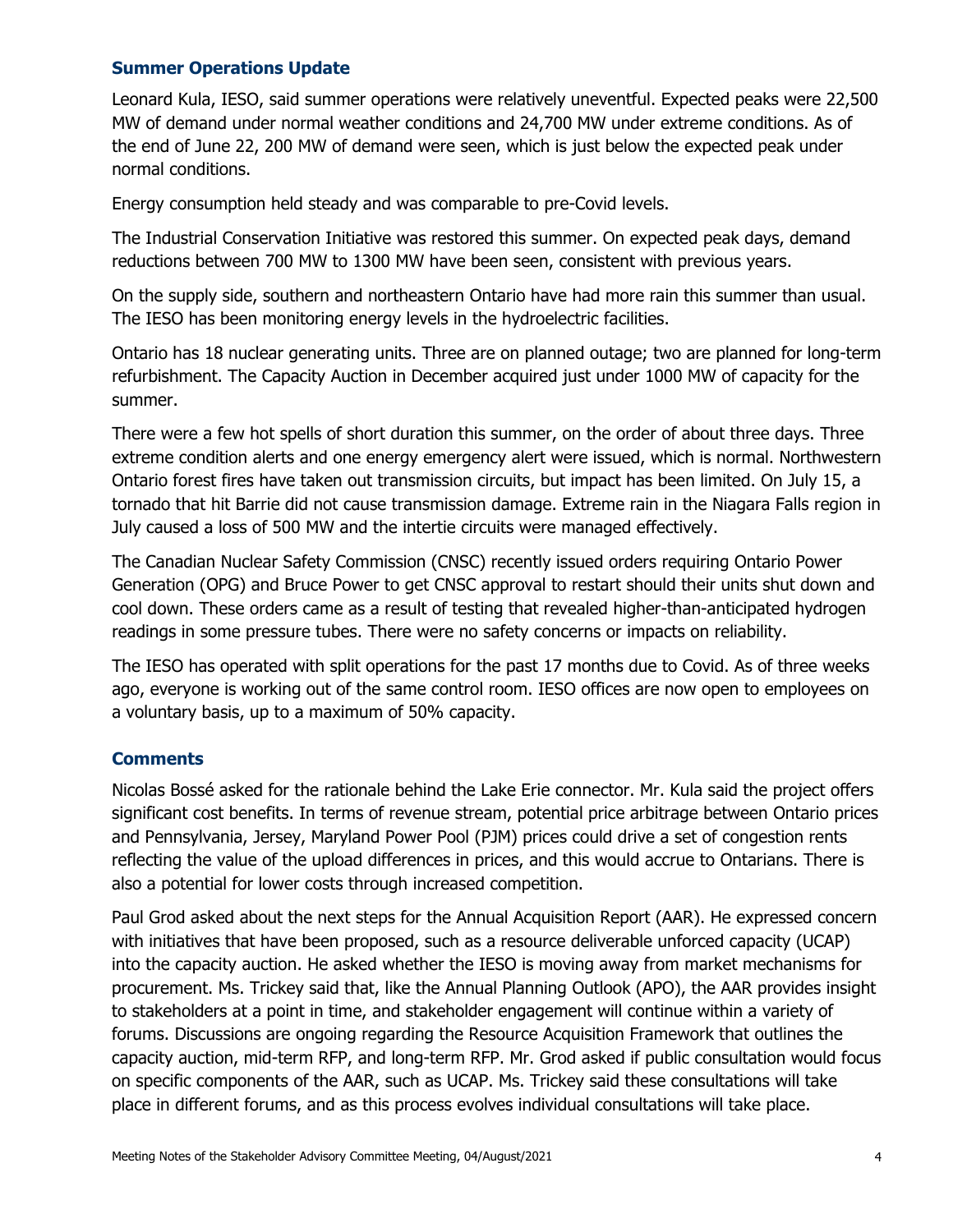Mr. Grod noted that a macro perspective is required to help understand why certain resources are procured one way and some another. Ms. Trickey replied that the macro perspective was the intent of the Resource Adequacy Framework consultation in fall 2020. Mr. Kula said it is important to return to the framework and consider where we want to be at the end of the decade. The goal is to provide as much eligibility for different resources as possible as people come off existing arrangements. It may appear confusing in the short run, but the goal is to optimize competition.

David Butters asked if participants on the supply side would have the opportunity to better understand the Lake Erie connector in terms of whether it is a merchant asset or a regulated asset, and how it will operate. Ms. Trickey said such discussions would take place if the project is found to be viable.

Mark Passi noted there are questions about the visibility of stranded assets with respect to DERs, and on how hybrid solutions will tie in. Ms. Trickey said the IESO will provide a pathway for viable resources to become integrated and it will be up to the resources to be competitive. Mr. Kula said that as the APO shows gaps coming in the middle of the decade when Pickering retires, the focus is on having enough of the right resources. He said there is less concern around the potential for large amounts of stranded assets.

Mr. Scongack said it is important to ensure that the Lake Erie connector will not become a back door to fossil assets during the gas phase-out. If fossil fuel generation is required, it can be found in Ontario.

## Agenda Item 3. 2022-24 Business Planning

Lesley Gallinger, IESO President and CEO, welcomed new SAC members: Ed Gilbert, Amanda Klein, Agnieska Wloch, Bala Gnanam, and Tonja Leach.

Ms. Gallinger said the electricity system is at a pivotal point with respect to cyber threats, extreme weather events, technology innovation, and pandemic recovery. Growing energy supply needs are coming as demand increases and generation contracts expire, nuclear refurbishments continue, and the retirement of Pickering lies ahead.

Opportunities also lie ahead in terms of doing things differently and better. The plan is to secure energy with competition and innovation with more flexibility.

Technological advances will also spur new opportunities. Businesses and communities are supplying more of their own energy with solar panels, storage, and demand management tools. The job of the IESO is to integrate them while ensuring reliability and affordability.

The business plan outlines the revenue requirements and capital spending needs to address the challenges and take advantage of opportunities to drive costs down. Revenue requirements have remained flat in the past five years by deferring investments and finding efficiencies. But now it is time to invest in people, tools, and processes.

Measured increases to the budget are now proposed. The average residential bill will see a 1% average increase to the IESO administration fee, translating to one cent per month.

The IESO is committed to working transparently with all stakeholders.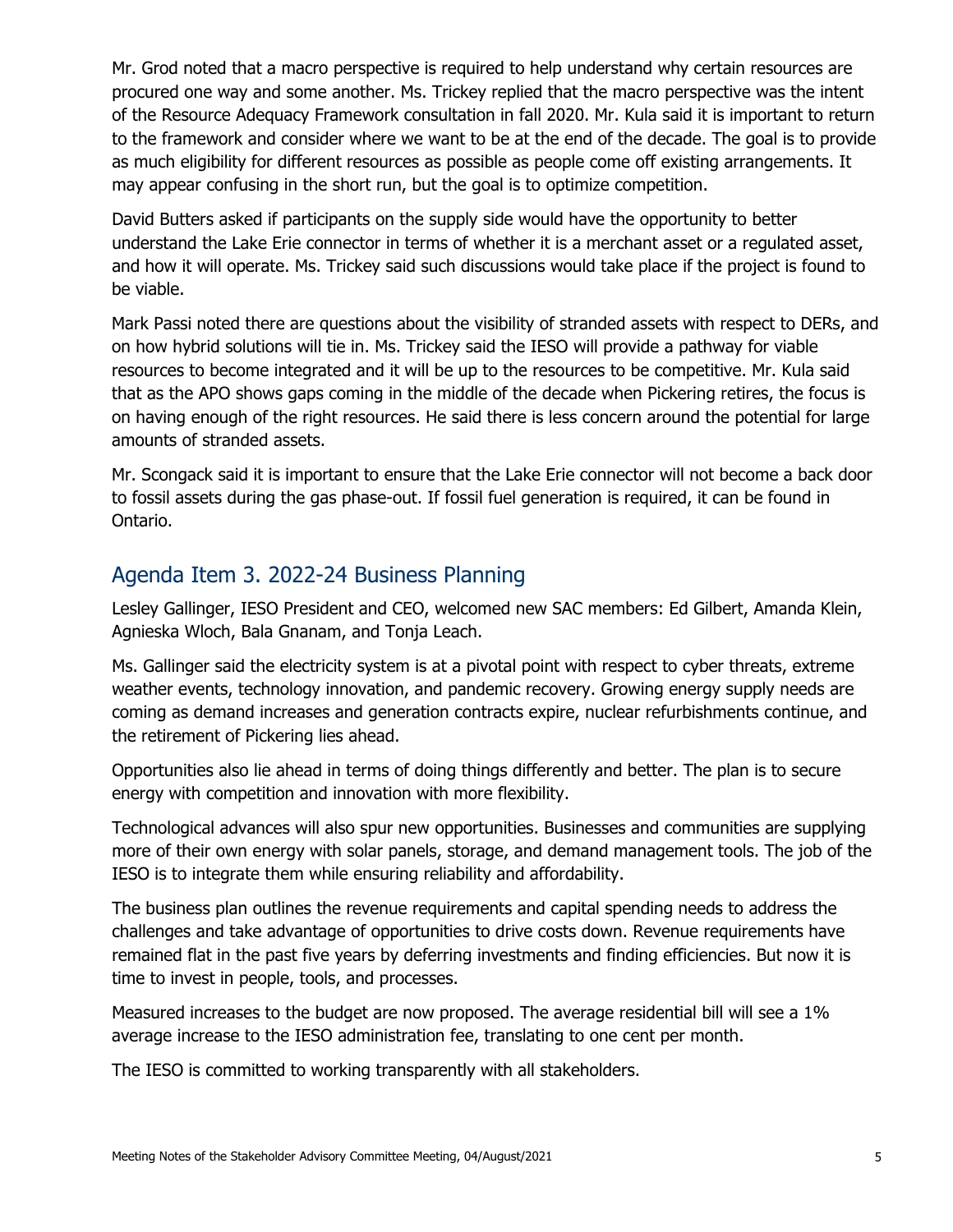#### **Meeting Future System Needs**

Mr. Kula said four themes are impacting the energy sector:

- 1. The Market Renewal Program (MRP) will change how resources are dispatched and provide a net benefit of \$800 million over 10 years. Jessica Savage leads the implementation of the program, which will dovetail with the planning, acquisitions, and operations team of the IESO.
- 2. Pickering retires in the mid 2020s, causing 3000 MW in lost capacity. The Resource Adequacy Framework will address this gap by enhancing the capacity auction, introducing mid- and long-term RFPs, and producing the AAR.
- 3. The Market Surveillance Panel provides reports twice yearly to improve the efficiency of the market. These reports are incorporated into the business plan in areas where there is potential outside of what is being prepared for.
- 4. The IESO seeks to enable greater participation as the province builds out capacity mechanisms and real-time dispatch. Its focus is on resilience. There is also a need to build out expertise in engineering and system modelling.

#### **Business Plan**

Barbara Anderson, IESO, noted that the four themes described above nest within the IESO's core strategies. Importantly, investment will be needed to drive business transformation. A robust program is in place to ensure that the IESO is held accountable to its strategies and to ensure risk mitigation going forward.

The budget has been flat for the past five years, with a dip in 2020 due to the pandemic. During this time, the IESO has absorbed \$14 million without raising revenue requirements. Investment in people, tools, and operating plans is now required. The MRP is set to go live at the end of 2023, and investments will start to amortize in 2024. A \$177-million investment will generate an \$800-million benefit over 10 years.

The IESO has returned to providing annual business plan submissions. The 2022-24 plan will focus on 2022. There is an intent to return to a three-year planning cycle in the next business plan.

## **Comments**

Annette Verschuren said every multinational corporation is talking about the net zero carbon goal by 2050. As the carbon industry gets set to implode, acceleration of electrification is critical to the future. Supply chains are being pushed. For example, a car manufacturer recently told a tire car manufacturer that he must be at net zero by 2030. The IESO must assess for the long term since many assets have 20-to-30 year lives. Public-private partnerships have been good for the market. The changes coming within the next five-to-10 years are being underestimated. While gas phase-out is a good first step, there needs to be a more holistic approach to planning by looking regionally and centrally. As the manufacturing hub of the country, Ontario is the best place to drive change. Ontario must attract manufacturers, but they will not come if they don't see the electrification of their business being 100% clean. The IESO must drive the change. Ontario will be hit hard when Pickering goes down. The customer appears to be moving much faster than the province is. The United States is preparing to send its carbon to Canada to get rid of it. The IESO must grow the market faster and harder. Ms. Gallinger acknowledged the need to address these pressures.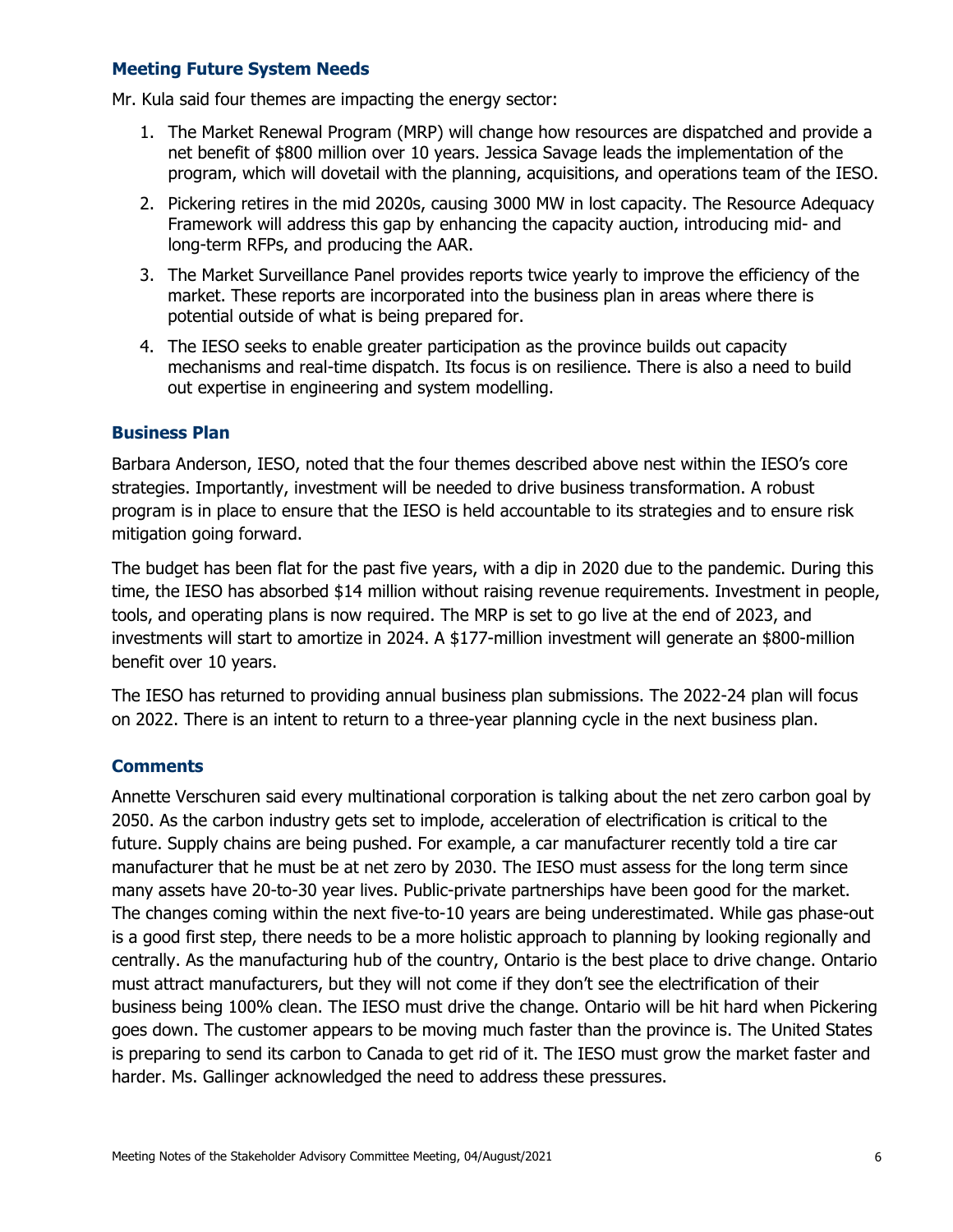Mr. Kula acknowledged Ms. Verschuren's remarks. The regional perspective is important. To the extent that hydroelectric, wind, solar, and storage will replace carbon, all of these are energy-limited resources. The next 20 years will be spent managing their limitations. California and Texas are struggling because they moved too fast with their technologies. The Lake Erie connector is a 40-year project. In a world of energy-limited resources, transmission, storage, new sources of hydroelectric, nuclear, and nimble markets will make it all work.

Mr. Grod agreed with Ms. Verschuren that a longer-term perspective is needed. Ontario will hit a cliff in 2029. It is important to grow capacity resources now. Capacity resources are far from being competitive with the PJM market. Regional issues must be addressed from a capacity market perspective. For example, challenges in the Leamington and Windsor areas are not being picked up in the capacity auction because they have only 78 MW of procurement. In sum, upcoming shortfalls must be addressed with longer term planning.

Mr. Bossé said the Lake Erie connector requires a deep-dive discussion. The proposed project appears to be available only to those with long-term reservations. There is a role for optimizing existing infrastructure from non-wire alternatives, managing congestion, and unlocking renewables. He commended the IESO for its leadership on DERs. He noted that the United Kingdom has found a way to procure DERs and demand response resources to manage flexibility.

Tonja Leach echoed the remarks of Ms. Verschuren, Mr. Norris, and Mr. Bossé. She noted that speed comes from the ground up and communities see DERs as a major economic opportunity. The challenge is to balance growth from a risk perspective. The risk appetite of communities is very different from that of utilities and energy service providers, and communities cannot fail.

Mr. Norris asked, with respect to risks within the IESO strategic objectives, why a regulatory decision necessarily results in impacts on reliability, affordability and sustainability. He questioned the need to consider extreme weather as a risk instead of a reality, given climate change – therefore they should be anticipated rather than treated as a risk that may or may not occur. He suggested that the underestimation of the electrification of the broader economy by the end of the decade should be considered a risk within the IESO's strategic objectives.

Mr. Butters noted that the IESO is a statutory reliability organization, not a policy organization. Net zero is important, but it is not absolute zero. The job is not to squeeze all carbon out of the electricity sector, rather it is to squeeze it out of transportation, buildings, and other sectors. He echoed Mr. Norris's comment about underestimating the demand for electricity. Costs must be optimized, and made-in-Ontario solutions are needed.

Mr. Scongack noted that the Financial Accountability Office in Ontario has been exemplary in providing factual data and improving public policy.

Ms. Gallinger acknowledged the comments and the need for a long-term look.

Joe Oliver, IESO, noted that the IESO could contribute by providing objective data and analysis. It could indicate the cost implications of getting off gas in terms of reliability and affordability.

Agnieszka Wloch said since residential consumers suffer from an affordability crisis, investing now will be supported. Consumers are investing heavily in home renovation to improve energy efficiency; however, they need to understand the details of the enabling resource plans so they can plan for themselves. Communication is needed.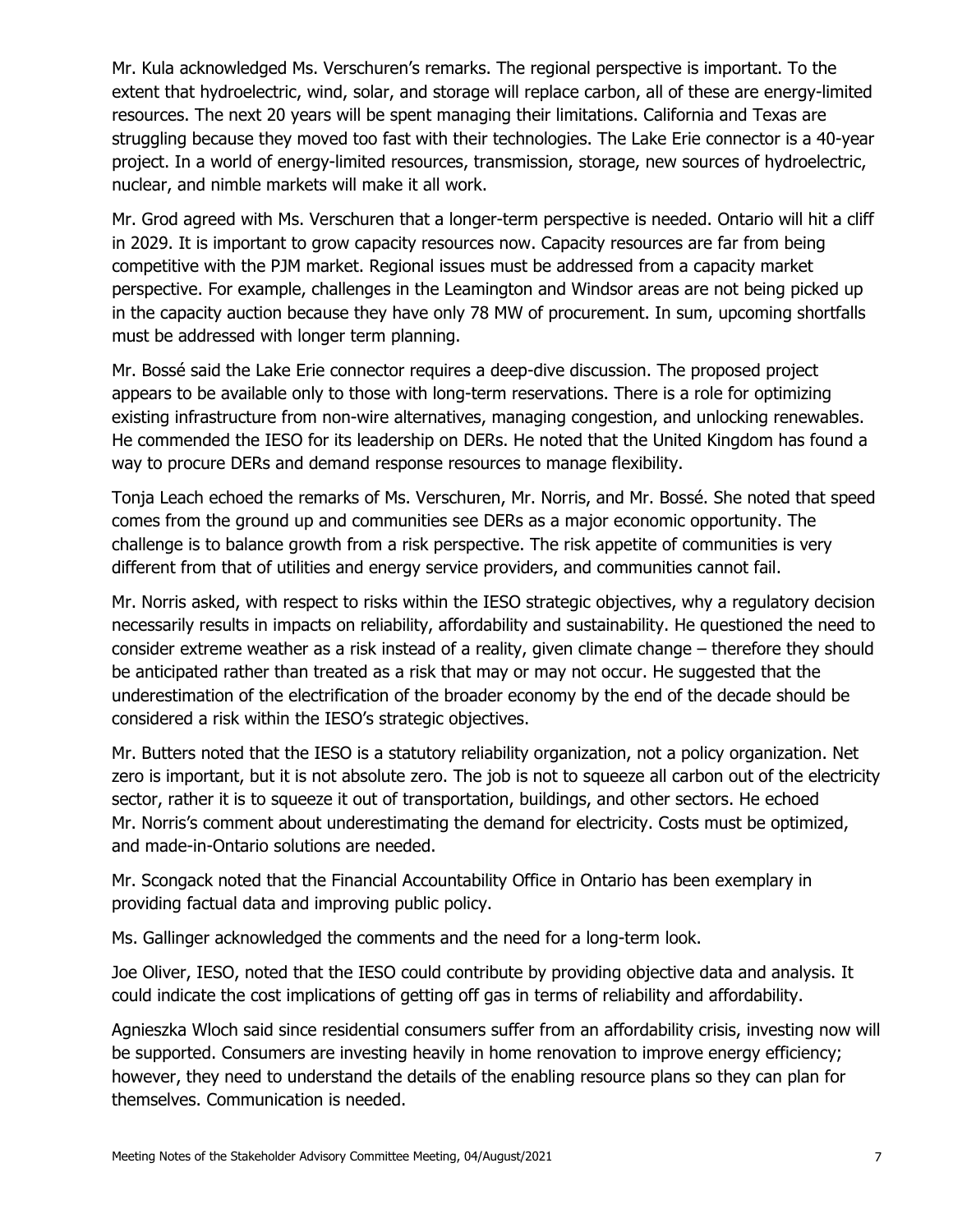Bala Gnanam said the drive to net zero is driven by climate change, a controversial and political topic, and the IESO must navigate it properly. He noted that net zero is what customers want, and the IESO is closer to customers than it is to the government. As much as it is not a policy organization, the IESO has a role in shaping policy needed to keep Ontario competitive. It is valid to ask if Ontario is okay with the cost of going to net zero. It is also valid to ask if Ontario is okay with not going to net zero. Not going to net zero will come at a significantly higher cost.

#### **Comments from Observers**

Jack Gibbons asked if the IESO would contract for gas supply before it has completed its gas phaseout impact assessment and received government feedback. Mr. Kula said it would, depending on competition. A gas generator was contracted in the last capacity auction. The mid-term RFP for 2026- 2029 will soon be executed. Mr. Kula does not see a conflict between contracting for supply and the completion of the assessment.

Justin Rangooni asked if resources have been allocated to ensure adequate storage is fully enabled, consistent with the AAR timelines. Mr. Kula replied that no resource is fully enabled. The goal is to increase the participation of all resources and this will require incremental changes for systems management and adaptation of the business plans.

## Agenda Item 4. Third Party Access to Data – Revised OEB Application

Sorana Ionescu, IESO, summarized the salient points with respect to third-party access to smart meter data. In its last application for third-party access in 2018, the IESO proposed a case for universal access to data by all organisations under a monetization model that seeks to maximize benefits to ratepayers. The model was developed with input from many organizations, including privacy experts. However, the OEB said it could not proceed as proposed on the basis of intervenor concerns such as customer privacy, uses and users of data, and the pricing model. The OEB did support the publication of high-level consumption statistics on the IESO website and making them available to the OEB and IESO. For example, smart meter data were needed for IESO forecasting models and the introduction of emergency pricing and tiered pricing. Objective data and analytics are the core of what the IESO provides.

In 2018, the OEB asked the IESO to revise its plan to include consultations with customers, data demand and pricing, customer communications, and the data use agreement. In response, the IESO conducted a province-wide customer research project to understand perceptions on the use of smart meter data, potential use, and appropriate pricing mechanisms. It was learned that customers understand the value of the data and are most comfortable dealing with organizations that are deemed to be working for the public good. It is felt that organizations working for the public good should pay a limited price for the data, while for-profit organizations should not be allowed to use the data due to concerns for potential inappropriate use or increase in their cost of services.

The IESO approach for the 2021 OEB application is to expand the sharing of non-identifiable smart meter data to municipalities, universities, schools, and hospitals at no cost. The costs for typical ("standard") requests would be absorbed in the smart metering charge that currently sits at 57 cents per meter per month. Data requests that may create additional costs would be cost recovered.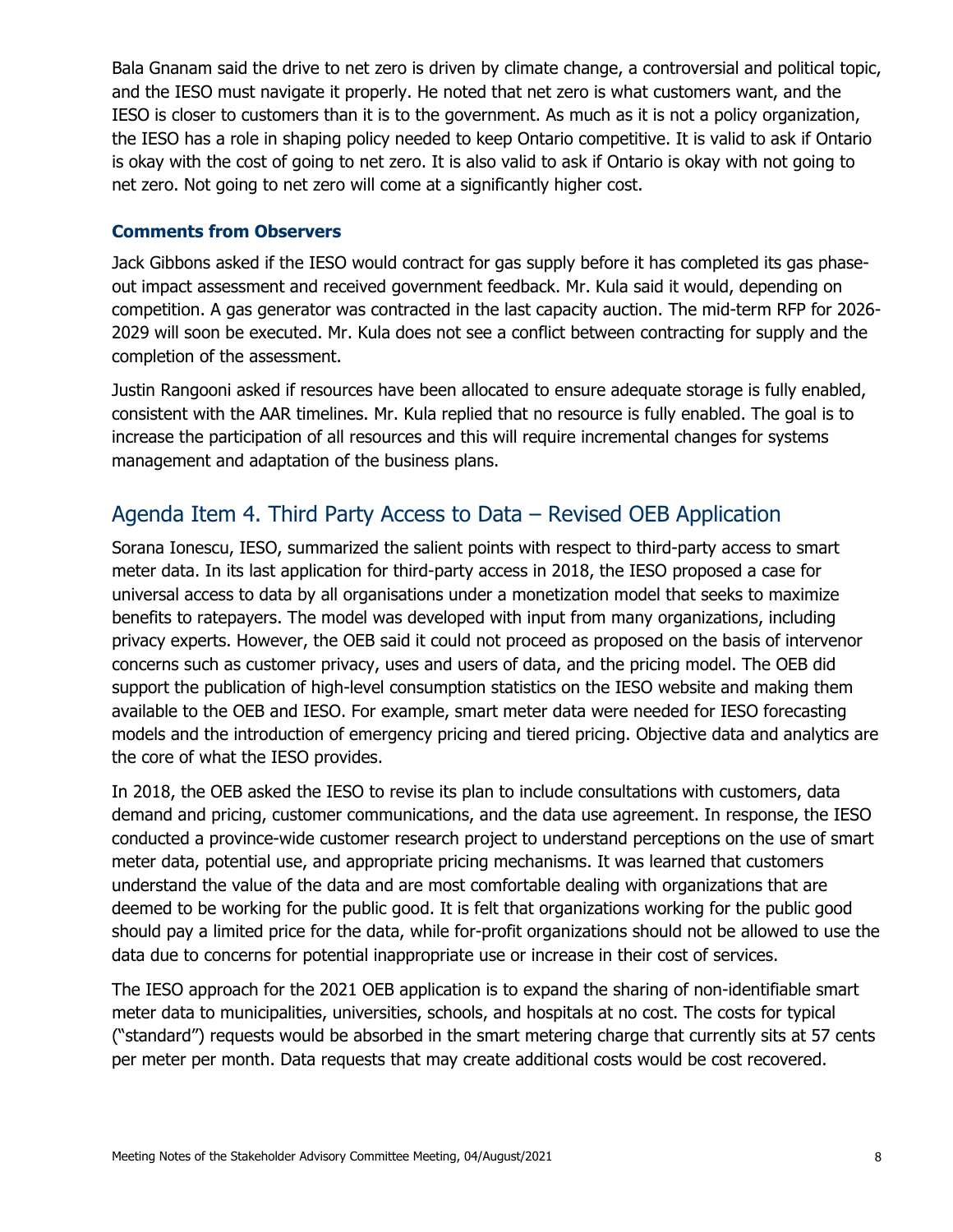Discussions have extended to specific LDCs, utilities, the privacy commissioner, OEB staff, and government. Overall, intervenors have accepted and supported the direction taken and the value proposition. The draft of the data use agreement will be shared with intervenors for comment.

## **Comments**

Mr. Grod asked if the data are collected at a customer or a zonal level. Ms. Ionescu said there is no personal information within the data. There are no names or addresses. When a request comes in for data it will be aggregated as dictated by privacy rules. Mr. Grod asked if there would be collaboration with the Green Button Initiative. Ms. Ionescu said there is no collaboration between the two as the initiatives are fundamentally different.

Malini Giridhar asked how the aggregated data might be used. When planning for capacity, Enbridge Gas looks at how peak demand can be displaced to electricity. She asked if such data could be made available to Enbridge to help with planning. Ms. Ionescu said electricity and gas data are intertwined. The answer depends on the OEB response with respect to a public good.

Mr. Norris asked if First Nations communities would have access to the data. Ms. Ionescu replied that this access needs to be further defined.

Ms. Ionescu asked that further questions and feedback be sent to her by email.

## Agenda Item 5. Regional and Bulk System Planning

Ahmed Maria, IESO, outlined how Ontario's energy system is planned and incorporated into the AAR. Electricity demand is forecast over 20 years in order to identify concerns about reliability. Bulk system planning is focused on province-wide capacity, transmission system capability, and reliability issues. Regional planning looks at reliability within 21 defined regions. For example, recommendations can be made regarding the needs for new transmission infrastructure, new capacity, targeted efficiency programs, demand response, and DERs.

A Resource Adequacy Framework is being developed for capacity, as described in the July 19 AAR. This may include targeted energy efficiency and acquiring services where needed. All solutions are considered, including non-wire solutions and increasing the capacity of the transmission system.

One-and-a-half cycles of regional planning have been completed and the process is being improved. On the bulk side, there is a stakeholder initiative posted to make the process more structured and transparent.

## **Comments**

Mr. Grod said the AAR shows surplus declining over time, but no uptick can be seen in the procurement of capacity year over year. He asked what the plan is for growing capacity resources over time, as they seem relatively low. Mr. Maria said the goal is to match what is needed, as described in the APO, with what is acquired, as described in the AAR.

Mr. Grod noted that in the last capacity auction the Leamington-Windsor zone had only 70 MW out of a 1000-MW limit. He asked whether zonal limits are correlated with system planning, as there has been little change in the zonal limit over time. Resource developers want to see a commitment for growth of demand response and DERs in the west. Mr. Maria said planners are identifying capacity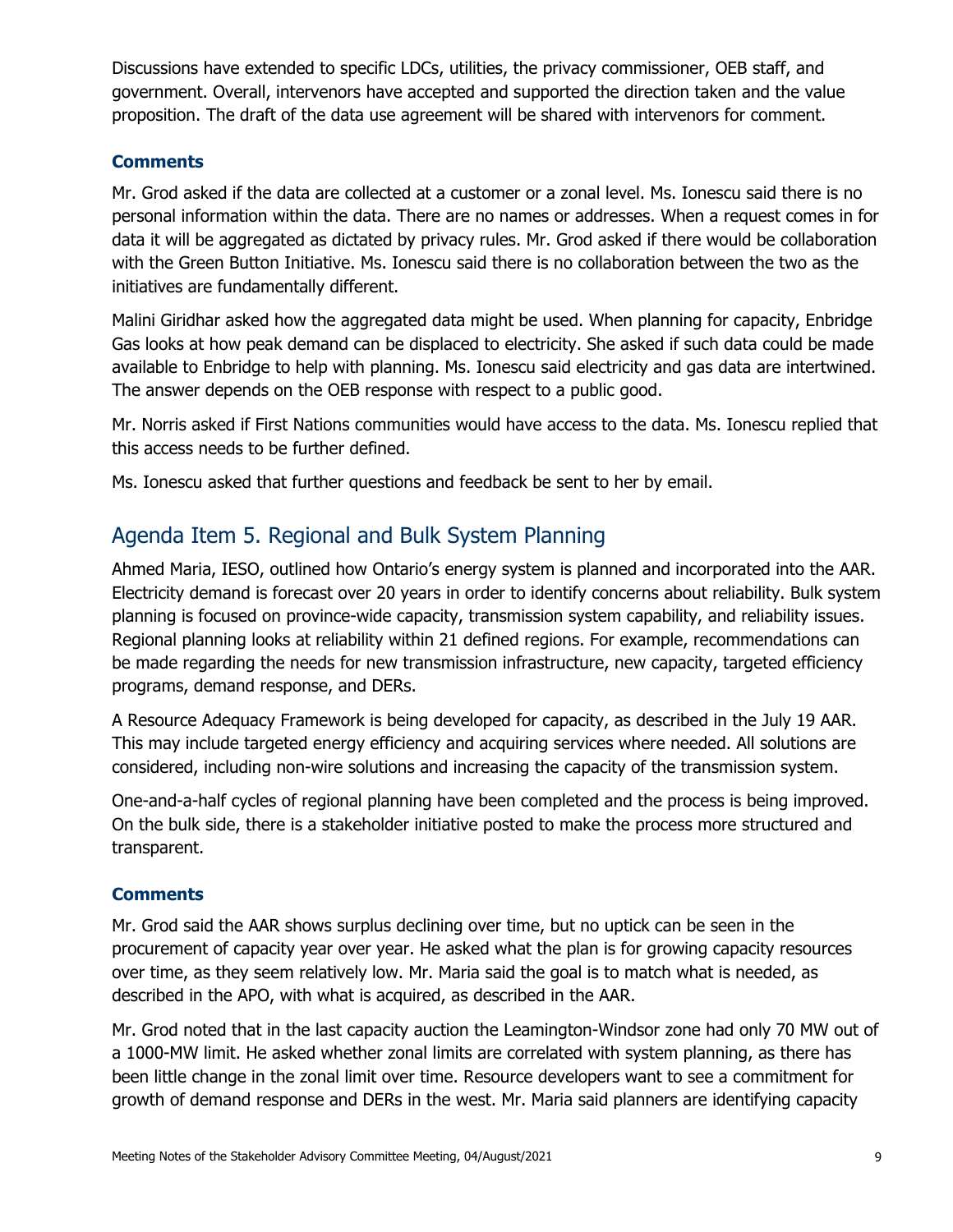needs in the western region at this time, but are not specifying specific technologies. If a need is identified beyond 2030 for a few hundred megawatts of capacity, there will be no restriction on what that capacity would be. It could be DERs or demand response.

Bruno Jesus asked how electrification, enabling economic growth, enabling additional resources, and climate change risks are reflected in the planning process. Mr. Maria said bulk processes are being formalized to get better information through increased transparency with stakeholders. Regional and bulk planning are not done in isolation. For example, there is significant potential in the Peterborough/Kingston area for strong electrification in the next decade and this has been incorporated into the regional plan.

Ms. Leach noted that a partnership between Énergir and Hydro-Quebec offers a new model to get to zero cost, net zero solutions. However, such innovations may not be considered at a regional level where planners engage with audiences that are not energy experts. Mr. Maria said planners rely on LDCs to gain an understanding of local needs. Ms. Leach noted that community RFPs to develop plans are made by small groups of consultants. She asked how DER integration could be broadened, as is the intent in the Hydro-Quebec partnership. Mr. Maria said the IESO endeavours to enable all solutions. DERs may not always be economical at the local level, but may become so at the provincial level.

Mr. Gnanam asked if Ontario could use storage solutions to keep electricity in Canada rather than buying electricity south of the border. Mr. Maria said nothing is off the table in planning. Opportunities that lower costs are always considered.

## **Comments from Observers**

Paul Luukkonen asked how decisions are made with respect to transmission and generation. Mr. Maria said transmission solutions cannot compete with generation. A decision to reinforce the transmission system must be based on planning considerations. There could be advantages to enhancing the transmission system to meet reliability concerns.

Mr. Luukkonen asked what the criteria are for planning for lowest cost while ensuring reliability. Mr. Maria said net zero factors into policy. The government could say it wants a lowest-cost grid designed to enable net zero, and this would then become the objective.

## Agenda Item 6. Cyber Security

William Lu, IESO, provided an overview of the IESO Lighthouse Program, a cyber security service program. The program provides near real-time insights on cyber events that occur in the sector.

The Lighthouse Program is provided at no cost and takes about one hour to set up. Mr. Lu described how it works as follows. The IESO collects data from the Ontario electricity sector and identifies the threats. This information is passed to the Canadian Centre for Cyber Security which will look for serious threats and return information to the IESO. Finally, the IESO returns the findings back to the impacted member of the sector, along with the broader sector.

The program currently protects 95% of the Ontario grid through cyber protection radar. Ransomware is the most prevalent threat to Canada's electricity sector. Second to this is the exploitation of technical vulnerabilities of outdated and unpatched systems.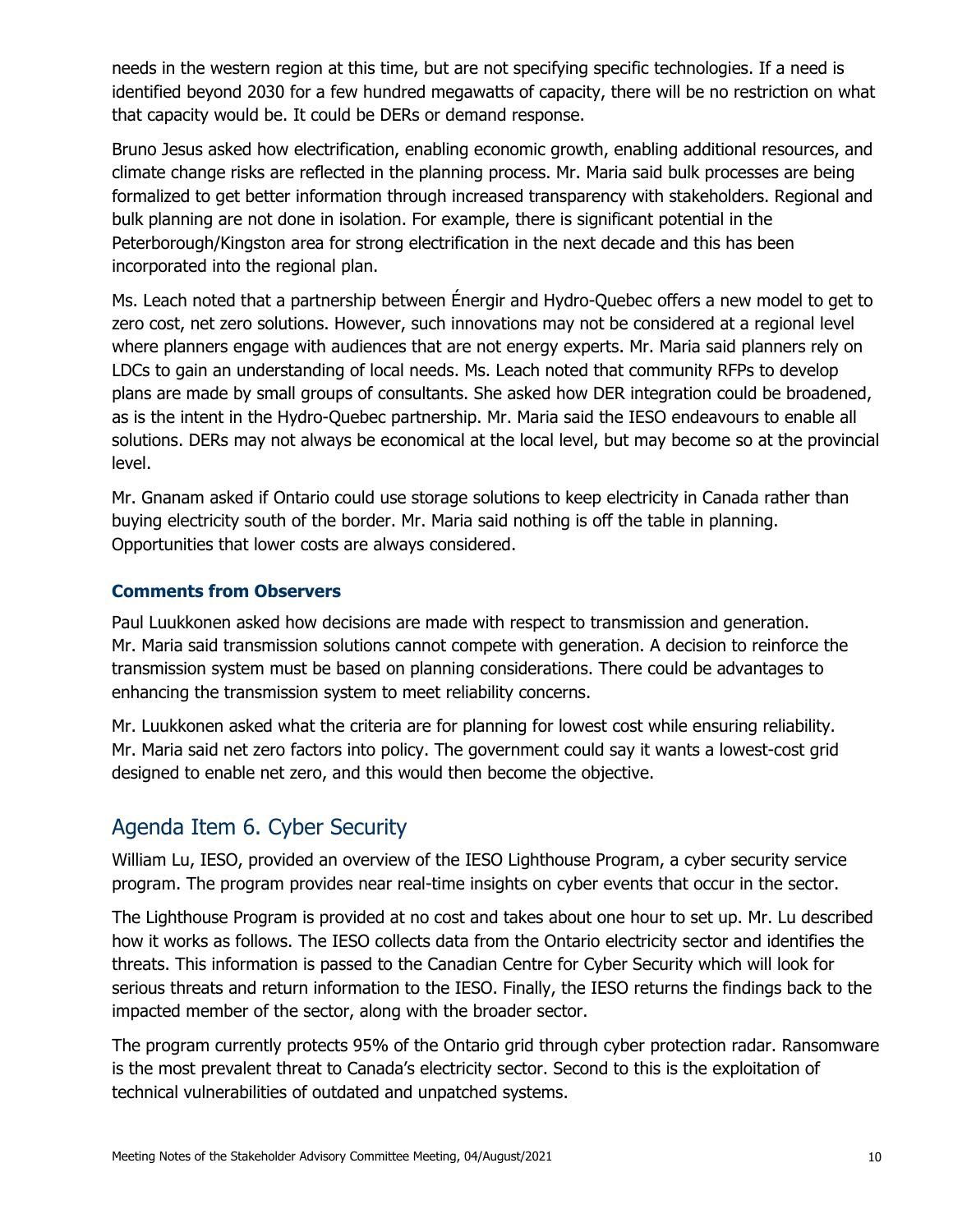With respect to ransomware, a technique called double extortion has gained popularity. It entails the threat actor charging the impacted organization once to decrypt its data, then charging the organization again with a promise not to release the data publicly to mitigate the results of litigation and brand damage. The average ransomware payment is \$215,000 CDN, up from \$180,000 last year. Reinfection of the same victim is common because the attackers know that the victim may not patch its holes quickly. In total, it costs an average of \$2.3 million to manage an attack, including management costs and internal cyber forensics, external legal counsel, credit monitoring, and public relations activities. In addition to recovering a decryption key, backup and recovery technologies are required.

In May 2021, Colonial Pipeline Inc., the largest U.S. fuel distribution company in the United States, became a victim of a Russian state-sponsored ransomware group. The attack impacted information systems, including billing, and this cost the company \$180 million per day. The \$4.4 million ransom was paid out. The company was able to recover \$2.3 million of its ransom payment through law enforcement.

In July 2021, Kaseya VSA and MSP, a software vendor that develops products to allow IT companies to remotely access their clients' environments, became a victim of ransomware. Forty direct customers and more than 1,000 indirect customers were impacted. The ransom payment requested was \$70 million. The company did not pay. Instead, it procured a master decryption key, likely with help from law enforcement. This attack is known as a software supply chain attack, and it is becoming increasingly popular.

Mr. Lu outlined some best practices when dealing with cyber attacks.

First, you cannot protect what you do not know. Companies must take time to identify the key vendors they rely on and make them the priority of cyber defense programs.

Second, ensure robust backup and recovery measures are in place and tested. Even with the best cyber security tools in place, not every attack can be prevented.

Third, threat actors are master planners. Companies must develop and update cyber incident response playbooks.

Fourth, companies must continuously test procedures, playbooks and call chains. Procedures and playbook must become muscle memory, as every minute counts.

Mr. Lu concluded by saying the world is being met with unprecedented challenges. Fortunately, there are very talented cyber protection people within the sector, and by working together cyber attackers can be kept at bay.

## **Comments**

Mr. Butters thanked Mr. Lu and the IESO for this important security initiative.

Frank Kallonen asked if practice response exercises would be made available to the industry. Mr. Lu said there is a plan to execute tabletop exercises in both the transmission and distribution communities.

Mr. Gnanam asked if the IESO has best practice documents to share with industry members. Mr. Lu said documents are available on request.